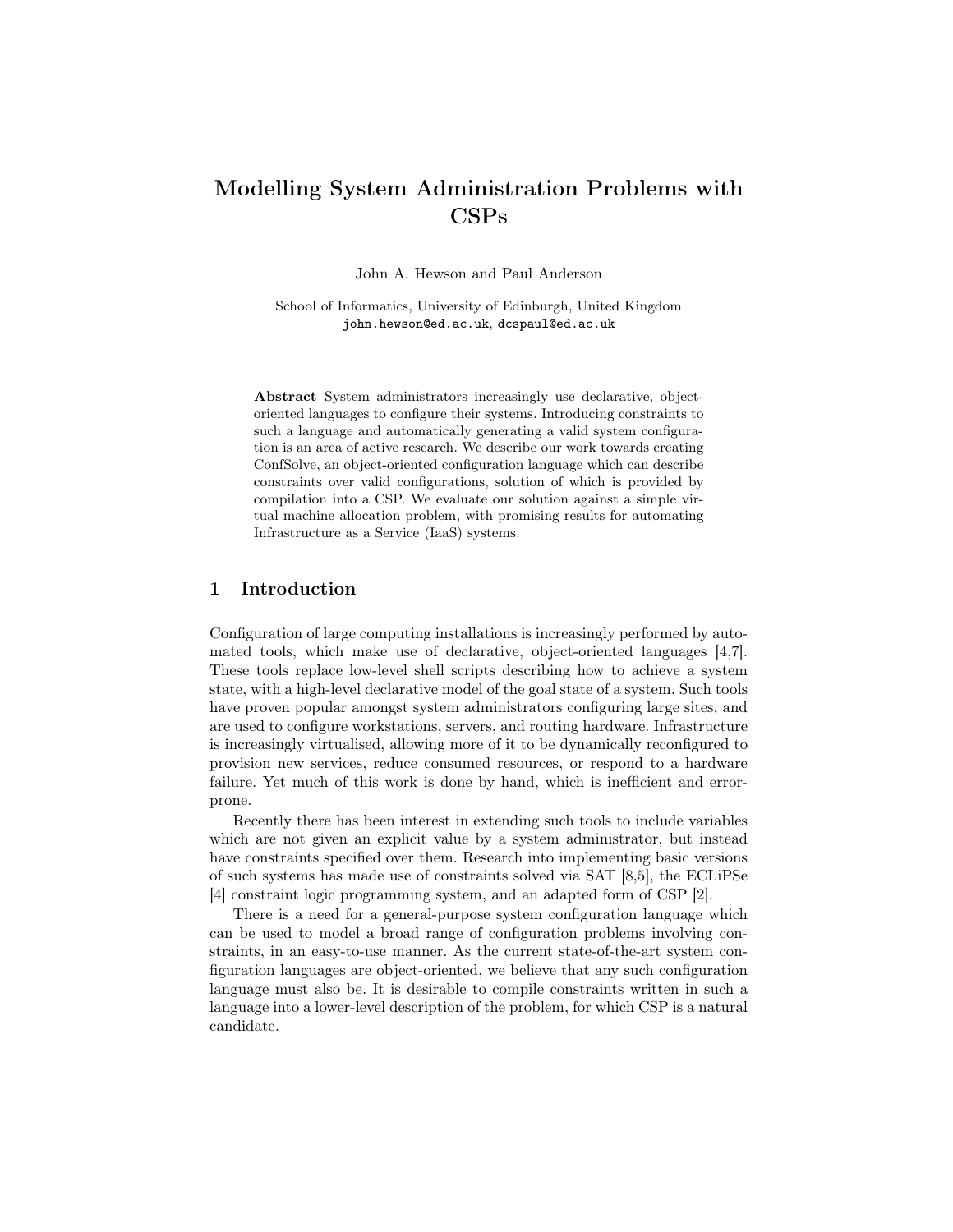We have developed a proof-of-concept system configuration language, in which constraints over valid solutions are described, and valid concrete configurations generated, via a CSP solver. Our goal is to create a language general enough to describe a large range of configuration problems, in a manner natural to a system administrator, and simpler than writing a model in a constraint programming language. This paper describes our initial work towards that goal.

## 2 The ConfSolve Compiler

The architecture of the ConfSolve compilation process is shown in figure [1.](#page-1-0) First, a system configuration specification written in ConfSolve is compiled into the standard constraint programming language MiniZinc [\[6\]](#page-9-5). It is then solved using the Gecode [\[3\]](#page-9-6) constraint solver, the output of which is parsed back into the ConfSolve compiler, and combined with the original ConfSolve model to produce structured text output similar to JavaScript Object Notation (JSON). We use the structured text to generate configuration files for the system configuration tool Puppet [\[7\]](#page-9-1), and the visualisation tool GraphViz. By generating configuration files for Puppet, we avoid the need for ConfSolve to perform system configuration tasks itself, so we need concern ourselves only with the compilation process.



<span id="page-1-0"></span>Figure 1. The architecture of ConfSolve. A ConfSolve instance is a structured text file representing a single solution.

#### 2.1 The ConfSolve Language

ConfSolve aims to bridge the gap between existing object-oriented system configuration languages and solver input languages such as MiniZinc. It is designed to be as familiar to system administrators as possible, providing object-orientation with classes, inheritance, reference types, and enumerations, as well as a more Java-like syntax, though this is still evolving. The remainder of the section introduces the ConfSolve language by way of an example. A full grammar is given in figure [2;](#page-2-0) we intend to provide a complete formal description in a later paper.

An example system administration task which could benefit from constraint solving is the allocation of virtual machines onto an array of homogenous servers. This set-up is typical of enterprises which have adopted IaaS (infrastructure as a service), or cloud computing datacenters. A virtual machine is referred to as a *role* and a physical machine as a *machine*; the goal is to allocate each role to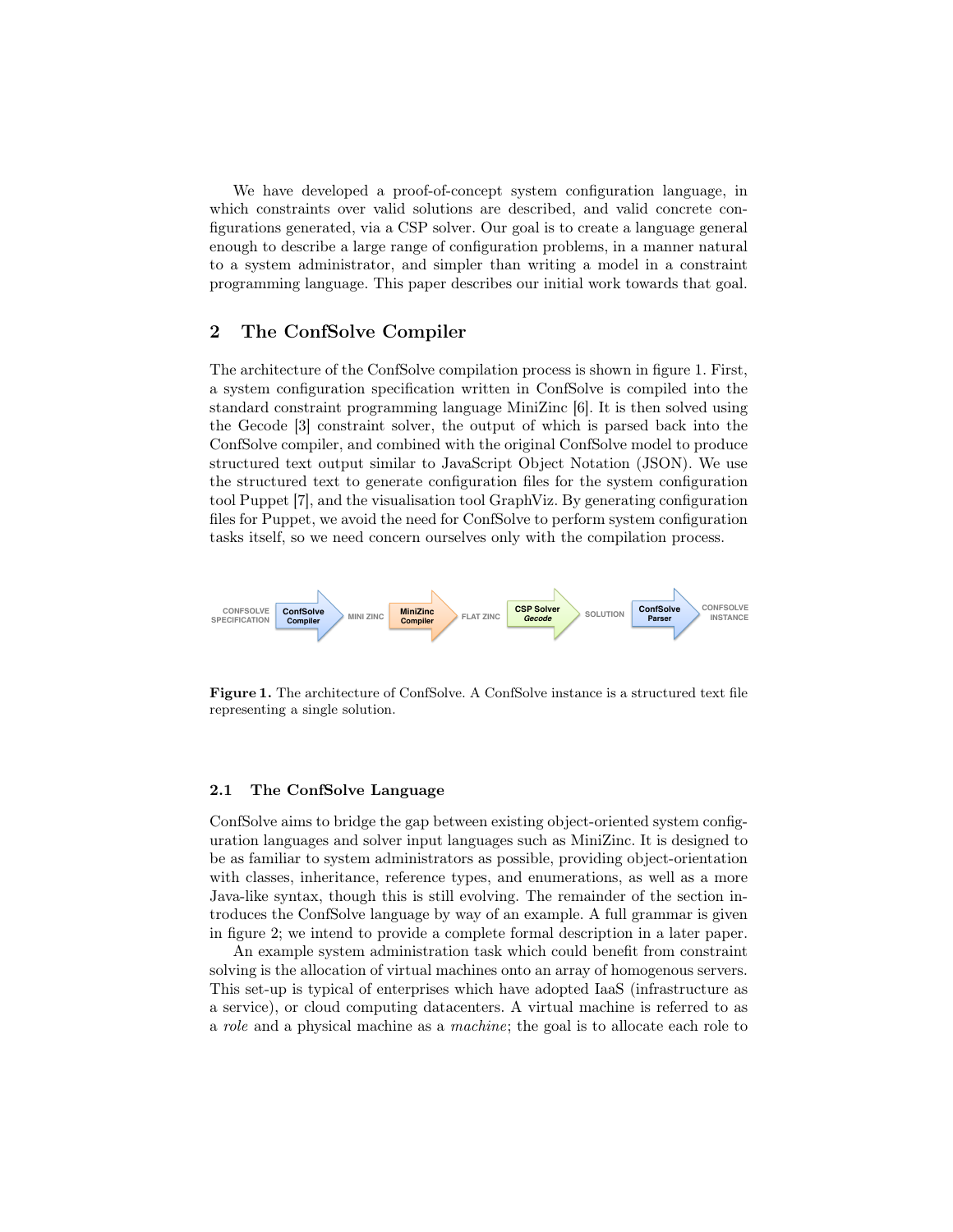$\langle spec \rangle ::= \langle declaration \rangle^*$  $\langle$  declaration $\rangle ::= \langle$ class $\rangle$  $|\langle \text{enum} \rangle$  $| \langle \text{variable} \rangle$  $\langle class \rangle ::= class \langle identifier \rangle$  (extends  $\langle simple type \rangle$ )? {  $\langle member \rangle^*$  }  $\langle \text{enum} \rangle ::= \text{enum} \langle \text{identifier} \rangle \{ \langle \text{identifier} \rangle (\underline{\bullet} \langle \text{identifier} \rangle)^* \}$  $\langle$ member $\rangle$  ::=  $\langle$ variable $\rangle$  $|\langle$  constraint $\rangle$  $\langle \text{variable} \rangle ::= \text{var} \langle \text{identifier} \rangle$  as  $\langle \text{type} \rangle \langle \text{terminator} \rangle$  $\langle \text{type} \rangle ::= \langle \text{simple type} \rangle$  $\vert \langle \text{ref type} \rangle$  $\langle$ simple type $\rangle$  ::=  $\langle$ identifier $\rangle$  $|\langle \text{set type} \rangle$  $\langle set type \rangle ::= \langle identifier \rangle \langle set bounds \rangle$  $\langle \text{set bounds} \rangle ::= \left[ \begin{array}{ccc} \langle \text{int literal} \rangle & \underline{\ldots} \end{array} \right] \rangle \hspace{3mm} \langle \text{int literal} \rangle \hspace{3mm} \underline{\hspace{3mm}}$  $\langle {\rm ref \ type} \rangle ::= {\tt ref \ } \langle {\rm simple \ type} \rangle$ | ref  $\left( \text{ } \langle \text{set type} \rangle \right)$  $\langle$ constraint $\rangle$  ::= where  $\langle$ expression $\rangle$   $\langle$ terminator $\rangle$  $\langle \text{block} \rangle ::= \{ (\langle \text{expression} \rangle \langle \text{terminator} \rangle)^* \}$  $\langle$  expression $\rangle ::= \langle$  relational expr $\rangle$  $\vert$   $\langle$  arithmetic expr $\rangle$  $\vert \underline{\zeta} \rangle$  (expression)  $\underline{\zeta}$  $\langle \text{atom expr} \rangle ::= \langle \text{identifier} \rangle$  $\vert$   $\langle$  member expr $\rangle$  $\langle$ member expr $\rangle ::= \langle$ atom expr $\rangle$ .  $\langle$ identifier $\rangle$  $\langle$ relational expr $\rangle ::=$ true | false  $\vert$  (atom expr) |  $\langle$  relational expr $\rangle$ |  $\langle$ expression $\rangle$   $\langle$ boolean op $\rangle$   $\langle$ expression $\rangle$ |  $\langle$  expression $\rangle$   $\langle$  relational op $\rangle$   $\langle$  expression $\rangle$ | if  $\langle$  (expression)  $\rangle$  \expression block) | foreach (  $\langle$  identfier $\rangle$  in  $\langle$  atom expr $\rangle$  (where  $\langle$  relational expr $\rangle$ )?  $\rangle$   $\langle$  block $\rangle$  $\langle$ arithmetic expr $\rangle ::= \langle$ number $\rangle$  $\vert \langle \text{atom expr} \rangle$  $\vert -\langle \text{arithmetic expr} \rangle$  $\vert$   $\langle$  arithmetic expr $\rangle$   $\langle$  arithmetic op $\rangle$   $\langle$  arithmetic expr $\rangle$ sum (  $\langle$  identfier $\rangle$  in  $\langle$  atom expr $\rangle$  (where  $\langle$  relational expr $\rangle$ )?  $\rangle$   $\langle$  block $\rangle$ | card  $\left( \frac{\text{atom} \exp r}{\text{d} t} \right)$  $\langle$  relational op $\rangle ::=$  == | !=  $| \langle | \rangle | \langle | \rangle |$  <= | >= | in | subset | union | intersection  $\langle \text{boolean op} \rangle ::= \& \& \mid \underline{\text{II}} \mid \rightarrow \mid \langle \text{-&} \rangle$  $\langle \text{arithmetic op} \rangle ::= \pm | - | / | * | \% | ^{\sim}$  $\langle$ identifier $\rangle ::= (\langle$ letter $\rangle \mid$  \_  $)$  ( $\langle$ letter $\rangle \mid$  \_  $|\langle$ digit $\rangle$ )  $\langle$ number $\rangle ::= -? \langle$ digit $\rangle +$  $\langle$ terminator $\rangle ::= ; | \langle$ new line $\rangle$ 

<span id="page-2-0"></span>Figure 2. Grammar for the ConfSolve language. Whitespace is ignored, except when evaluating the  $\langle$  terminator $\rangle$  rule.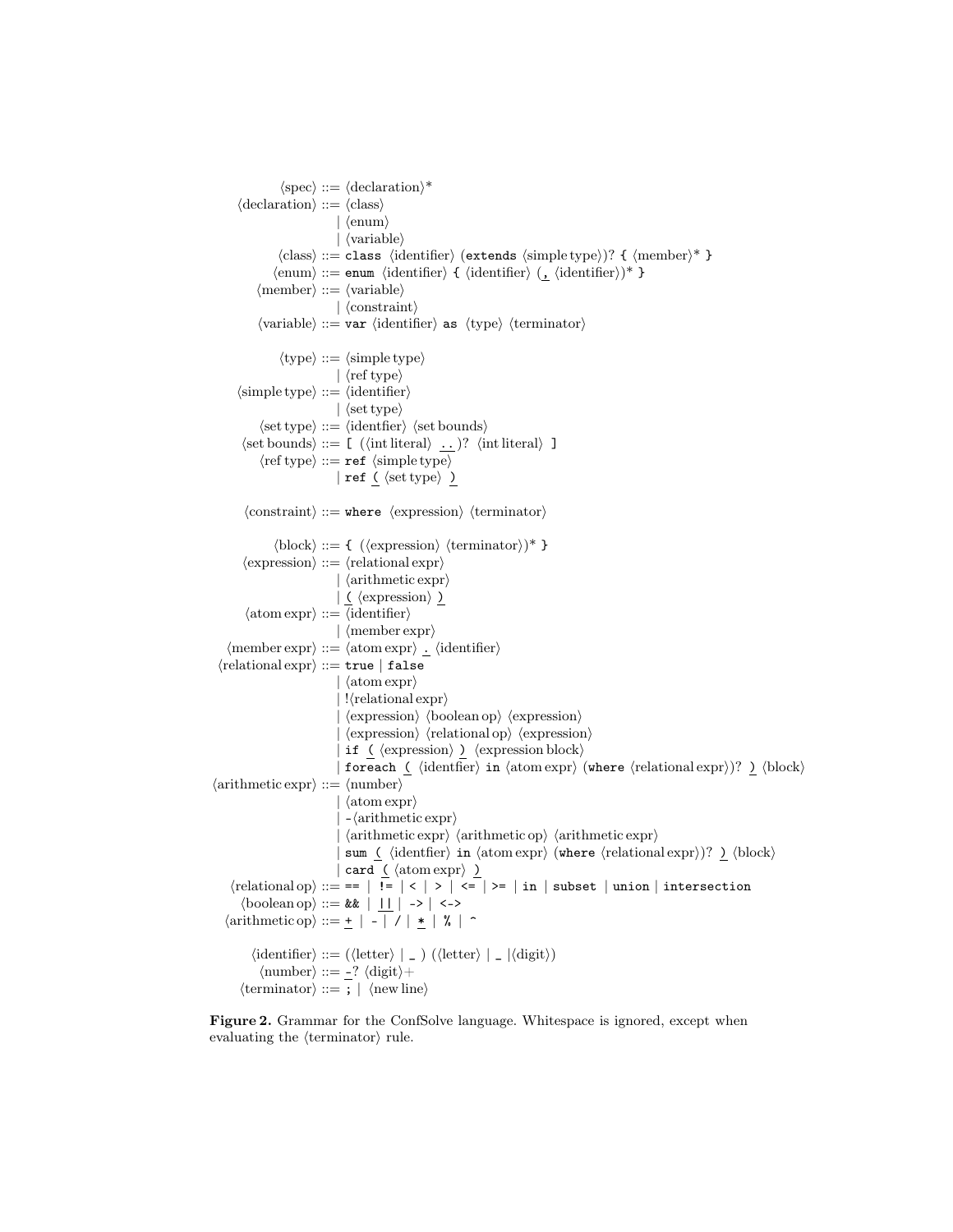a machine, so that the sum of the CPU, RAM, and disk space, required by each role does not exceed that provided by the host machine.

In example 1a, we define a Machine class to represent the physical machines in the system; these are homogenous with each having 16 units of CPU (1 unit  $= 0.5$  CPU), 16GB RAM, and 2TB of disk space. A machine may be on either a public or a private network. Virtual machines extend the Role class, which is available in the two different sizes, LargeRole and SmallRole. These define the amount of CPU and RAM that the virtual machine requires, and place an upper bound on the size of the disk space which it may require. The Role class contains a variable host which is declared to be of type ref Machine; this is an object reference to be resolved by the solver.

*Example 1a* ConfSolve type declarations

enum Network { Public, Private }

```
class Machine {
 var cpu as int
 var memory as int // MB
 var disk as int // GB
 var network as Network;
 where cpu == 16where memory == 16384where disk == 2048where network = Network.Public
}
class Role {
 var host as ref Machine
 var disk as int
 var cpu as int
 var memory as int
 var network as Network
}
class SmallRole extends Role {
   where cpu == 1where memory == 768
   where disk <= 20
}
class LargeRole extends Role {
  where cpu == 4where memory == 3584
  where disk <= 490
}
```
In example 1b, we declare global variables and place constraints over them, namely a set of two machine objects, and two role objects. To allow a constraint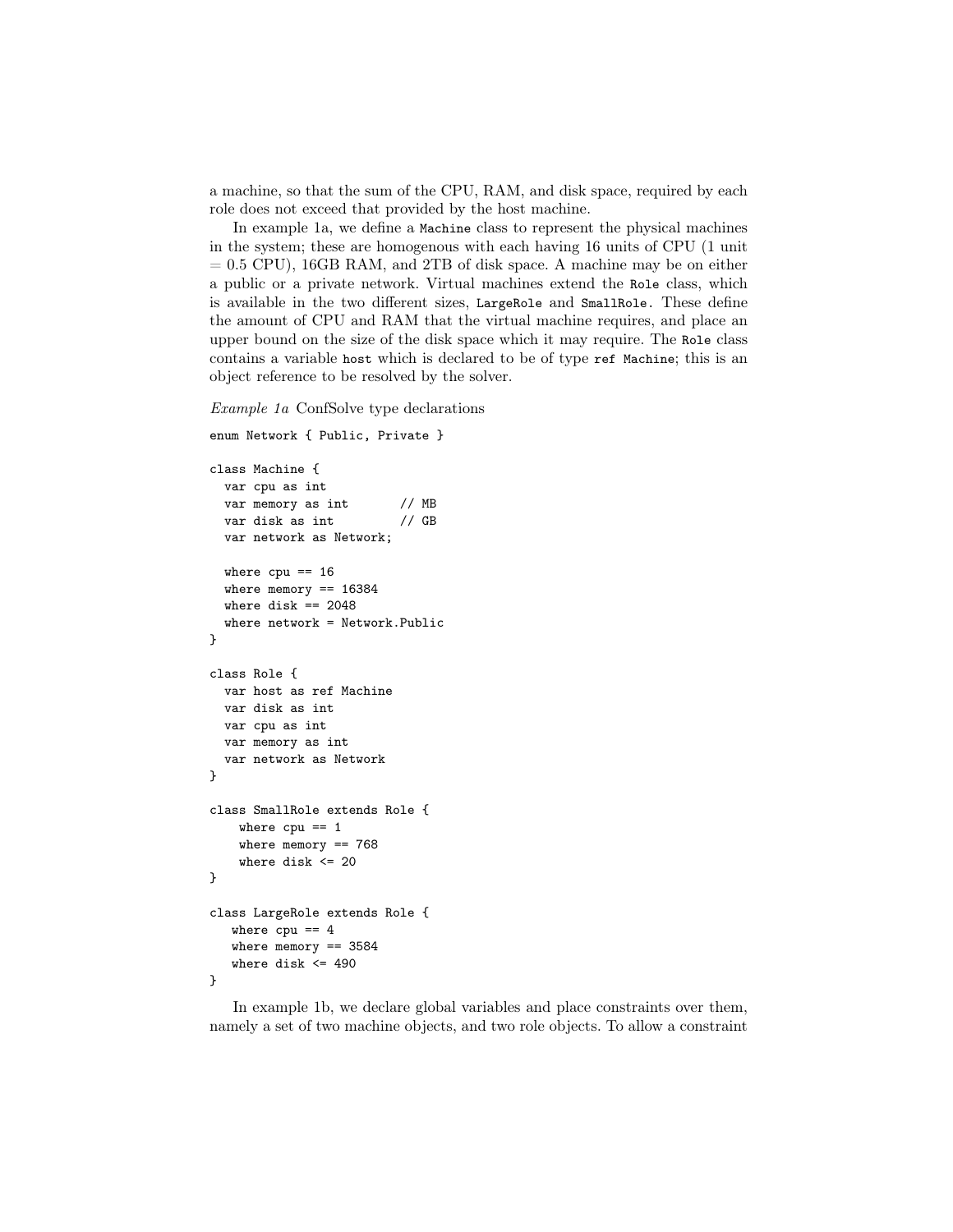to be written over all roles, the variable roles—a set of references to roles is introduced. Finally, a foreach constraint ensures that for each set of roles hosted on a given machine, the sum of the consumed resources does not exceed the resources provided by the host machine.

*Example 1b* ConfSolve instance and constraint declarations

```
var machines as Machine[2]
var sql_server as LargeRole
where sql_server.disk == 412
var web_server as SmallRole
where web_server.disk == 15
where web_server.network == Network.Public
var roles as ref Role[2]
where foreach (m in machines) {
 sum (r in roles where r.host == m) {
   r.cpu
 \} <= m.cpusum (r in roles where r.host == m) {
   r.memory
 } <= m.memory
 sum (r in roles where r.host == m) {
   r.disk
 \} <= m.disk}
```
### 2.2 Compiling to MiniZinc

The compilation process from ConfSolve to MiniZinc consists of flattening the object and reference types, unrolling foreach constraints, and replacing enums with integer constants. The flattening process is still under development and will be explained fully in a later paper, so instead we provide an overview of the MiniZinc generated for the example problem given in this paper. Flattening of object references in ConfSolve introduces a large number of constraints and variables into the corresponding MiniZinc, as does the unrolling of foreach constraints.

Variables are flattened according to their nesting in the global scope; starting at the top-level of the global scope, and proceeding downwards. Assignment of constants is automatically determined in the case of equality where the left hand side is a variable and the right hand side contains no variables. For each machine in the machines set, MiniZinc of the following form is generated: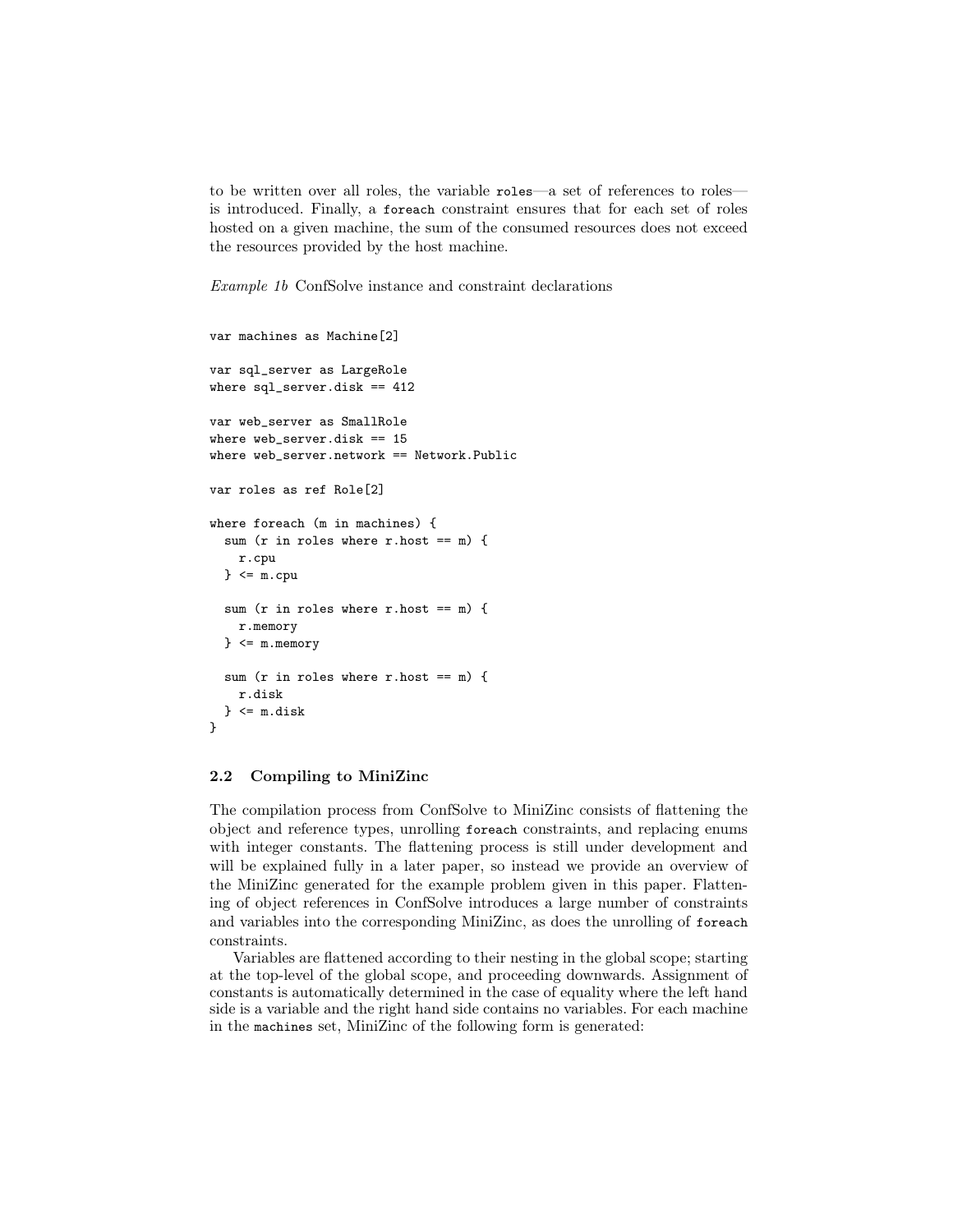int : machines\_1\_cpu = 16; int : machines\_1\_memory = 16384; int : machines\_1\_disk = 2048;

This is the code for the object machines[1], the first element of the machines set. We do not use MiniZinc's set type because it does not allow the nesting of sets within sets, likewise for MiniZinc's array type. In this example there is no nesting, so an array could be used, but we have left this as a compiler optimisation to be implemented later.

Each role (role\_1, role\_2), is flattened in a similar manner. As MiniZinc does not have an enumeration type, we substitute Network values for integer constants:

```
int : sql__server_disk = 412;
int : sql__server_cpu = 4;
int : sql__server_memory = 3584;
var 0..1 : sql__server_network;
```
The underscore character is escaped as a double underscore to avoid name collisions, for example if there were also a global variable sql with the attribute server.

Object references are encoded as integers. Each object is given a unique integer identifier by the compiler, which is used to determine reference equality. The set of references roles, and the host variables of the two roles are encoded as follows: (where 1,2 are the identifiers for the two machines, and 3,4 are identifiers for the two roles)

```
var set of {3, 4} : roles;
var \{1, 2\} : sql__server_host;
var {1, 2} : web__server_host;
```
The foreach and sum constraints are unrolled, because they are able to quantify over sets of reference types—in this case both roles and machines—which MiniZinc lacks. Unrolling creates a single expression, which for the the foreach/sum constraint over cpu is of the form:

```
(bool2int(sql\_server\_host = 1) * bool2int(3 in roles) * sql\_server\_cpu) +(bool2int(web\_server\_host = 1) * bool2int(4 in roles) * web\_server\_cpu)<= machines_1_cpu
\sqrt{}(bool2int(sql\_server\_host = 2) * bool2int(3 in roles) * sql\_server\_cpu) +(bool2int(web\_server\_host = 2) * bool2int(4 in roles) * web\_server\_cpu)<= machines_2_cpu
```
Here, the expression bool2int( $sql$ <sub>-server\_host</sub> = 1) is used to determine reference equality, which corresponds to the ConfSovle sum filter where  $r.$  host  $==$  m. The expression constraint bool2int(3 in roles) ensures that the roles set contains a reference to the object in question—in this example, the constraint is redundant, but our compiler does not yet identify this.

#### 2.3 Generating Puppet

Once the generated MiniZinc has been solved by Gecode, the solution is parsed back into the ConfSolve compiler, which maps the flat variable assignments back to an object-oriented model, and outputs this in structured format similar to JSON. Example 2 shows the solution output for the example problem; we can see that the host variables have been assigned references to the two physical machines.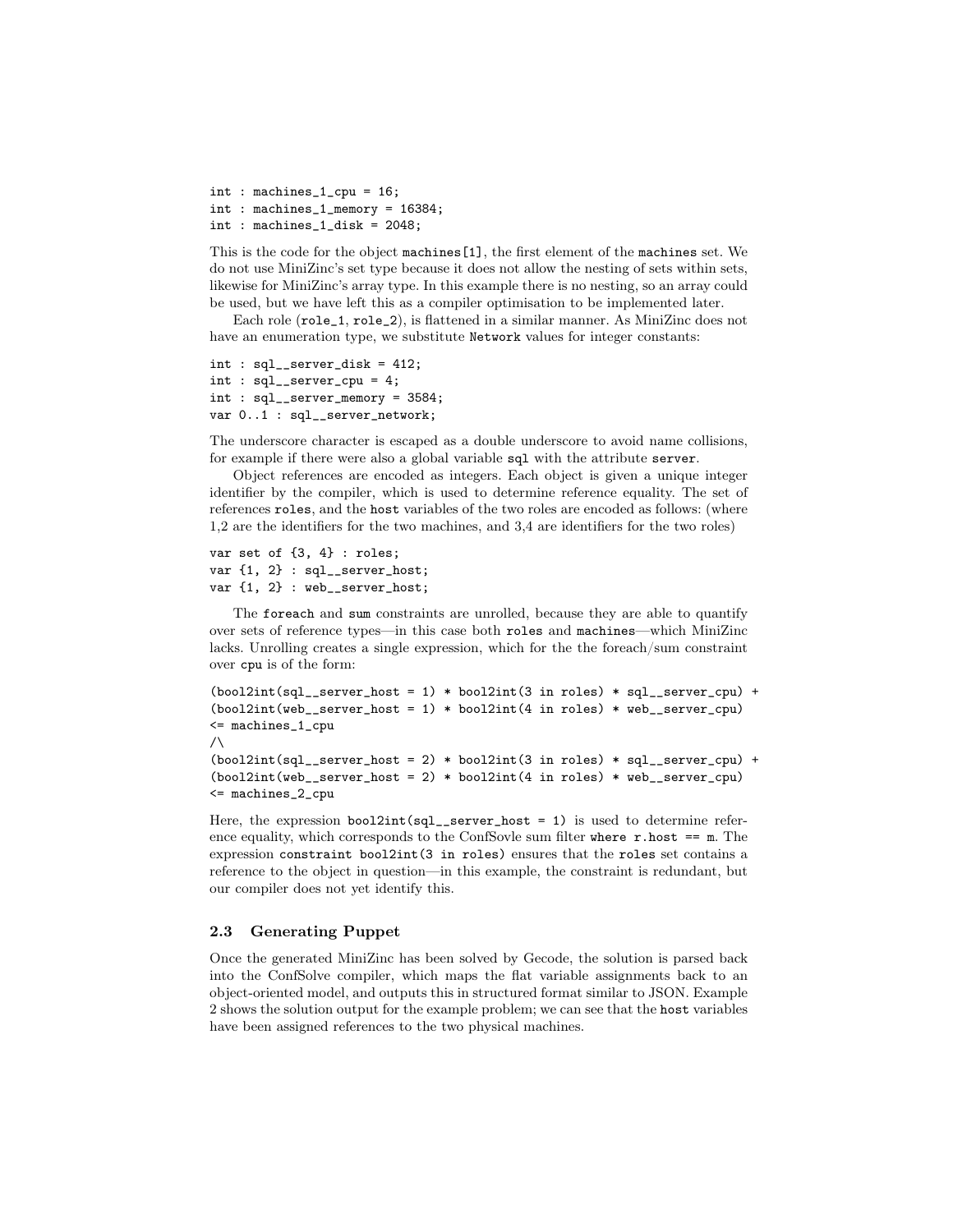*Example 2* A ConfSolve solution for the example problem

```
roles: {sql_server, web_server};
machines[1]: Machine {
    cpu: 16;
    memory: 16384;
    disk: 2048;
    network: Public;
}
machines[2]: Machine {
    cpu: 16;
    memory: 16384;
    disk: 2048;
    network: Public;
}
sql_server: LargeRole {
    disk: 412;
    cpu: 4;
    memory: 3584;
    network: Public;
    host: machines[1];
}
web_server: SmallRole {
    disk: 15;
    cpu: 1;
    memory: 768;
    network: Public;
    host: machines[1];
}
```
The Puppet configuration tool consists of a central server, and a client running on each machine. The clients periodically request their declarative configuration from the server, which is converted into a sequence of imperative configuration steps on the client, extensible via a plug-in system. There are a number of widely adopted system configuration tools in existence, each with its own input language. Rather than tie ConfSolve to a particular system, the structured text output in example 2 is instead parsed by a separate program and converted into the appropriate format.

The generated Puppet code is shown in example 3. Each node is a physical machine, with an assigned set of roles. The roles SqlServer and WebServer are defined by the administrator in other files; there is no need for these static elements of the configuration to be encoded in ConfSolve. Ultimately the ConfSolve language could be extended to support all the features of Puppet or *vice versa*, but this significant undertaking is not necessary to conduct our research.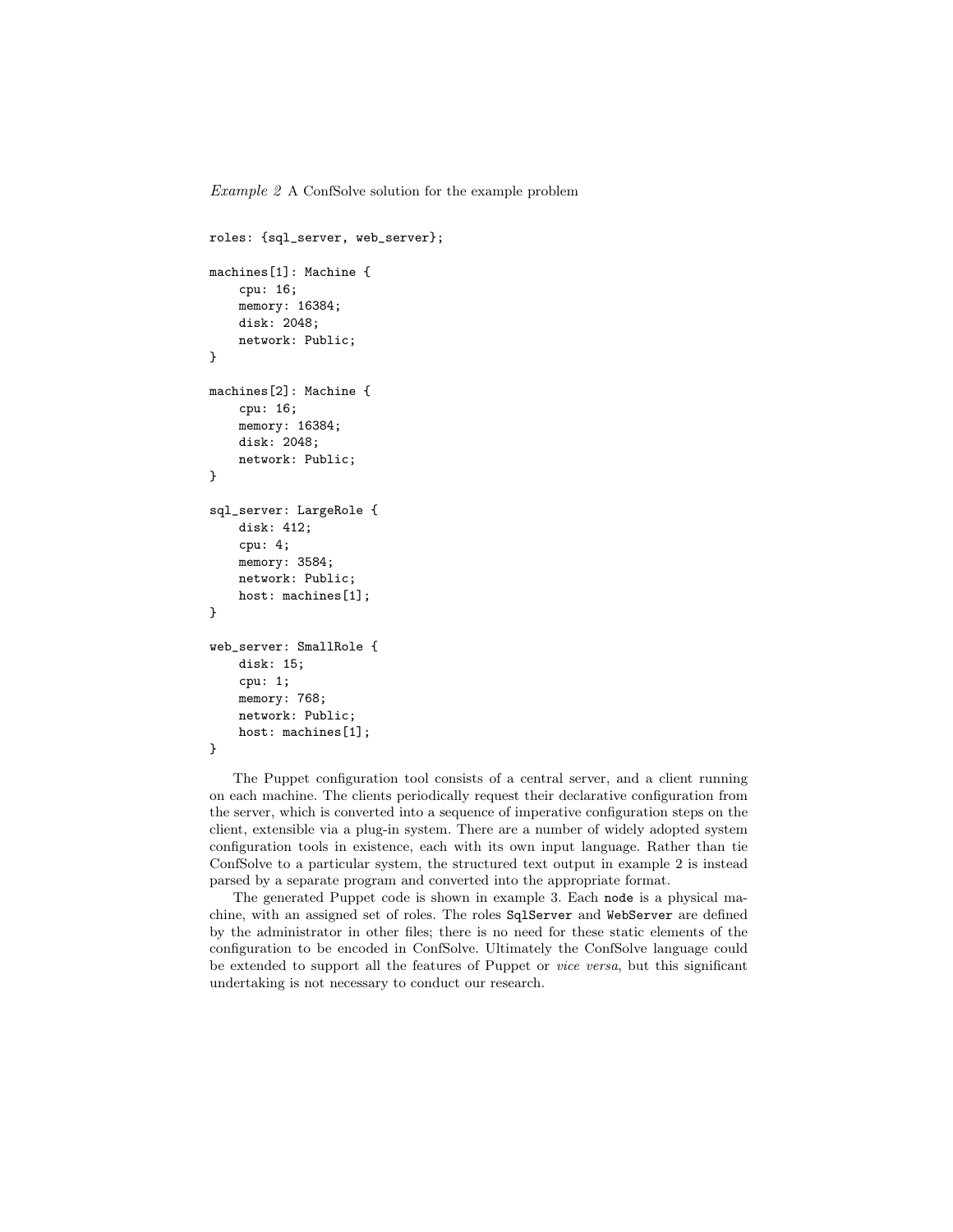*Example 3* Puppet code generated from ConfSolve solution file

```
node machine_1 {
  include SqlServer
}
node machine_2 {
  include WebServer
}
```
## 3 Evaluation

In order to determine the size of problem which our model representation can scale to, we expanded the example in this paper by increasing both the number of physical and virtual machines in the system. An enterprise using IaaS may wish to configure tens of machines in one go, or several hundred—it is these systems which are of the most interest to us. A cloud environment is much larger; as many as 10,000 virtual machines may be configured at once, a task better suited to a carefully tailored model.

The ratio of physical to virtual machines was maintained at 1:4, and every virtual machine is of size LargeRole. The evaluation was performed on a machine with a 2GHz Intel Core i7 processor, using MiniZinc 2.2 and Gecode 3.5.0.

The time taken for mzn2fzn to convert our generated MiniZinc into the FlatZinc is shown in figure [3a](#page-8-0). The time is compared with the number of lines of MiniZinc generated, because the foreach and sum expressions are unrolled by the ConfSolve compiler, resulting in an exponential increase in the model size. The time taken for mzn2fzn processing increases linearly with the problem size, but takes considerably longer than we had anticipated. Figure [3c](#page-8-0) shows the time taken for Gecode to solve the 520 virtual machines problem is just under 5000 milliseconds, but it took mzn2fzn over 75 seconds to compile the MiniZinc, using over 1700MB of memory in the process (see figure [3b](#page-8-0)).

As our test machine had 2GB of free memory, the largest problem we solved was 520 virtual machines, allocated across 130 physical machines. Figure [3c](#page-8-0) show that solving took just under 5 seconds, consuming all 2GB of free memory (see figure [3d](#page-8-0)).

## 4 Conclusions and Future Work

We have developed an object-oriented system configuration language, in which constraints are used to specify valid configurations. The object-oriented code is compiled to MiniZinc, and solved using the Gecode constraint solver. Writing an object-oriented model in ConfSolve is simpler than implementing the corresponding problem directly in MiniZinc. Evaluation of a simple virtual machine allocation problem showed that despite its size, the flattened problem can be solved in a reasonable timeframe for some IaaS configurations, but not for a cloud-sized configuration. For a large-scale configuration where a solve time of an hour would be acceptable, the virtual machine problem is memory-bound. We suspect that the bespoke and heterogeneous nature of IaaS configurations will be of particular interest in future research. MiniZinc to FlatZinc translation acted as a bottleneck, taking considerably longer to execute than the solver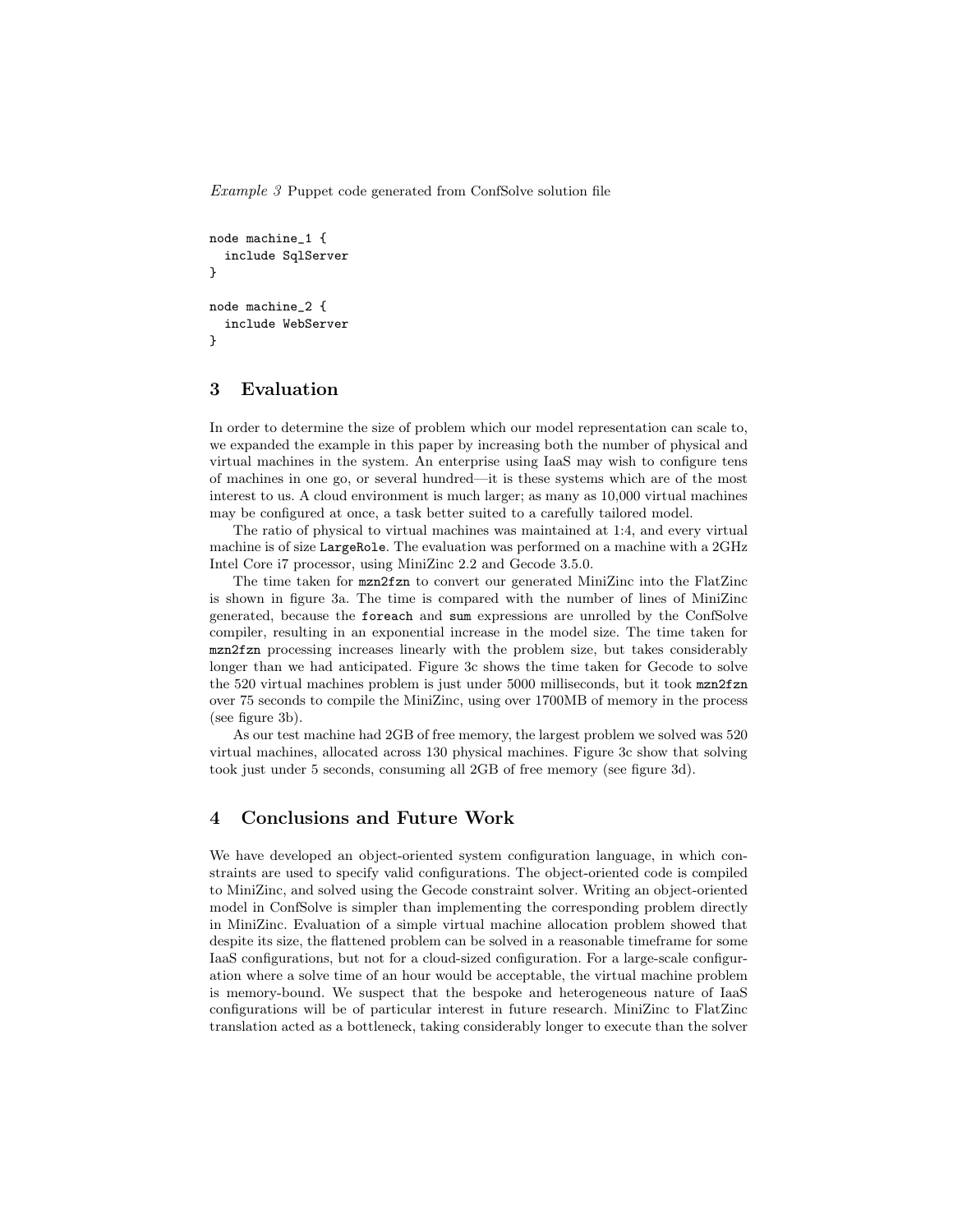

<span id="page-8-0"></span>Figure 3. a) time taken for MiniZinc to generate the corresponding FlatZinc, in milliseconds b) memory consumed by MiniZinc, in megabytes b) time taken for Gecode to find a solution to the FlatZinc encoded problem, in milliseconds d) memory consumed by Gecode, in megabytes.

itself, but we have no reason to believe that this problem is fundamental, rather it appears to be an implementation issue in mzn2fzn.

In future work, we plan to expand the ConfSolve language, and formally define both it and the compilation process. Our flattening algorithm could readily be enhanced to generate more efficient MiniZinc code: leaving unrolling for MiniZinc to perform where possible, making use of arrays, and using global constraints where possible (such as a bin-packing constraint). It would be desirable to break symmetry in the generated MiniZinc models. We are currently investigating the use of refinement types [\[1\]](#page-8-1), and optimisation goals.

The example problem, documentation, and cross-platform binaries are available to download at <http://homepages.inf.ed.ac.uk/s0968244/modref2011>.

Acknowledgements. Thanks to Andy Gordon of Microsoft Research for many helpful discussions. This work was funded by Microsoft Research through their European PhD Scholarship Programme.

## References

<span id="page-8-1"></span>1. Bierman, G., Gordon, A., Langworthy, D.: Semantic Subtyping with an SMT Solver (2010), [http://research.microsoft.com/en-us/um/people/adg/Publications/](http://research.microsoft.com/en-us/um/people/adg/Publications/dminor.pdf) [dminor.pdf](http://research.microsoft.com/en-us/um/people/adg/Publications/dminor.pdf)